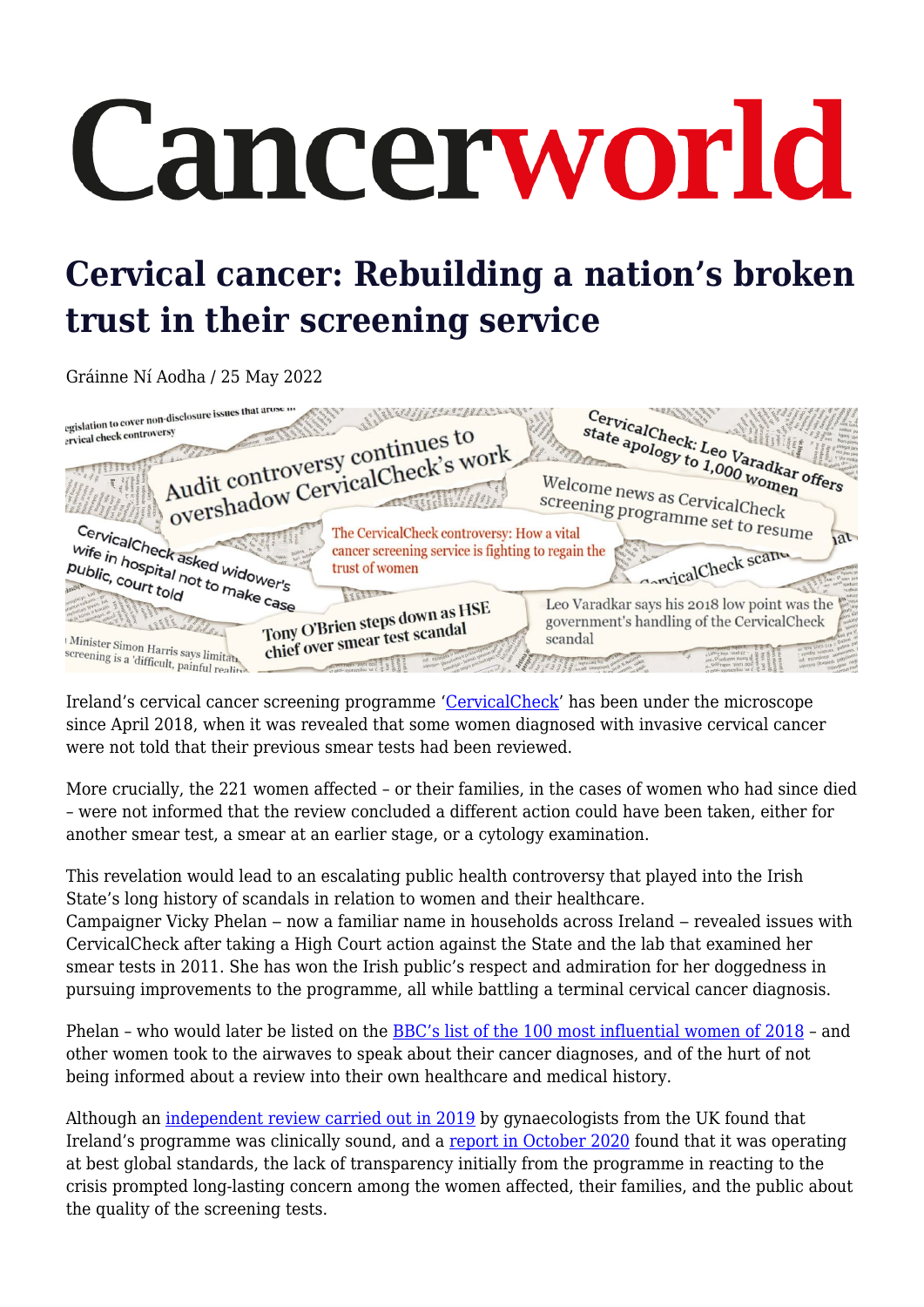Almost all of 170 recommendations to fix the programme have now been implemented, with just four left 'in progress', and there are new staff at the helm of CervicalCheck working to build trust back.

But there are lingering concerns about the fact that there hasn't been a clear line from Irish authorities on what exactly went wrong and what lessons have been learned.

There are also concerns about the extent to which the Irish public understand that cervical screening is not a diagnostic test; and whether legal actions being taken against the programme due to past flaws may jeopardise the cancer screening programme's future, and may chip away at public confidence in it.

#### **Quality of the screening programme**

The question around the quality of screening is crucial to the trust issue, and has been the subject of a constant back-and-forth between CervicalCheck campaigners and the Irish authorities. The Department of Health, CervicalCheck and many healthcare professionals have emphasised the limitations of screening in debates around the controversy about audits; studies show that if 1,000 women are screened for cervical cancer with HPV-first screening, about 20 people will have abnormal, or pre-cancerous, cervical cells.

With a HPV-first test, 18 of these 20 people will have abnormal cells found through HPV-first screening, but two people will not, and may go on to develop cervical cancer, making HPV-first cervical smear tests between 85-90% accurate.

# Lack of clarity may have perpetuated a false understanding that screening is diagnostic

Due to a lack of clarity given to women in Ireland that screening wasn't a watertight method of catching pre-cancerous cells, this may have perpetuated a false understanding that screening is diagnostic, rather than a rough tool to pluck at-risk people from the population for further testing.

"I don't think we got out there to explain what [the controversy] was about sufficiently," says Fiona Murphy, CEO of the National Screening Service, the body that oversees Ireland's four screening programmes. She wasn't involved in the programme when the controversy arose, adding that this was her opinion, viewing it "from afar".

"People still talk about the diagnosis being 'withheld' from women… That's taking a huge distance from what actually happened." Murphy said that, of [just under 1,500 women](https://www.thejournal.ie/cervicalcheck-3984294-Apr2018/) who developed cervical cancer after taking part in CervicalCheck since it began in 2008, they found 221 cases where the previous slide may have had an abnormality.

"Three quarters of those women were still at Stage 1, but potentially could have been picked up at a pre-cancerous stage. And that's devastating for women, to know that you did all the right things, you went for your screening, but it wasn't spotted. And unfortunately, it's what happens in screening."

#### **Over 300 court cases**

In December 2019, the UK's Royal College of Obstetricians and Gynaecologists (dubbed 'RCog') [published the results](https://www.gov.ie/en/publication/a4e567-expert-panel-review-of-cervical-screening/) of its independent clinical review of CervicalCheck over a 10-year period and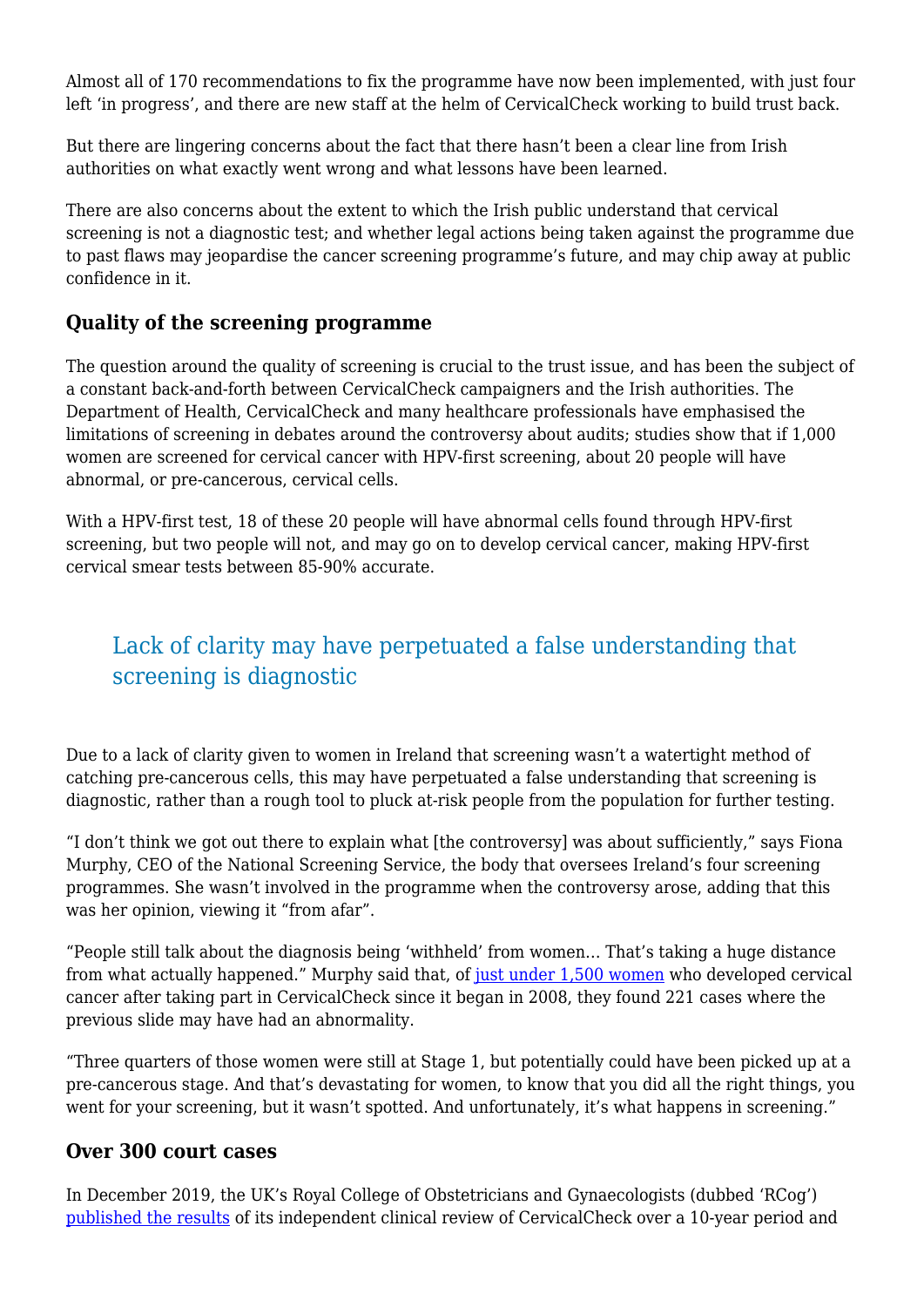found that it was "in line with internationally respectable programmes". Out of a total of 1,038 women or their families who agreed to take part in a review of their previous smear slides, the RCog review disagreed with the CervicalCheck conclusion in 308 cases (30%). In 159 of these cases (15%), the RCog Expert Panel "considered that the CervicalCheck result had an adverse effect on the woman's outcome". This level of "discordance" was in line with cervical slide screening reviews in England, it said.

Despite these results, campaigners have strongly questioned the quality assurance of the laboratories that examined Irish smear slides in the years before 2018. [A 2019 report](http://scallyreview.ie/?page_id=90) authored by public health expert Dr Gabriel Scally, who is highly respected by campaigners, found that instead of six laboratories examining cervical slides, as was initially reported to Dr Scally in 2018, there were 16, due to outsourcing from the original laboratories.

Dr Scally concluded that no evidence was uncovered "to suggest deficiencies in screening quality at any laboratory", but added that this must be understood "in a context where many of the laboratories that have been involved in screening Irish slides either no longer exist or no longer perform cytology".

221 women were affected by the original CervicalCheck issue of not being told that an audit of their previous smear tests had been carried out, nor that the result of that review found a different action could have been taken. The 'plus' in the title of the '221+ Patient Support Group' refers to 308 women whose smears RCog reviewed and disagreed with the original conclusion.

Solicitor Cian O'Carroll, who has represented many of the women who have taken cases against the State over CervicalCheck, [said](https://www.cianocarrollsolicitors.ie/cervicalcheck-cancer-misdiagnosis-cases.html) that, although there will be abnormalities missed "where it is not reasonable to criticise a screener", "many" of the women affected by the CervicalCheck controversy had "three, four and more false negatives… that were reported as normal but in fact contained a sufficiently obvious or apparent quantity of abnormal cells such that the screener had not taken reasonable care in the performance of their duty".

There remains a disagreement between authorities and campaigners about 'false negative' results – campaigners say the degree of cell abnormalities should have been obvious in some cases, while authorities say that these are within the known limitations of all screening programmes.

# "The secrecy, the lack of information, the fight that we had to find out what went wrong, all of that is how the trust got eroded"

"The only way you can get the truth, because of the way the system is set up in Ireland, is to stand up in front of a judge," says Stephen Teap, whose wife Irene was one of the 221 women, and who died of cervical cancer in 2017. "We'll always be able to remind people that this wasn't just about non-disclosure. The fact of the matter is that Irene went to her grave when she didn't have to. All of that, the secrecy, the lack of information, the fight that we had to do to find out exactly what went wrong, all of that in combination is how the trust got eroded."

#### **What is the level of mistrust now?**

In a qualitative survey carried out in 2019 and [published in February this year,](https://www.sciencedirect.com/science/article/pii/S2211335521003752?via%3Dihub#!) conducted by CervicalCheck and a HPV-focused academic research group Cerviva, 48 women who had been invited for routine screening were interviewed about the screening programme. During these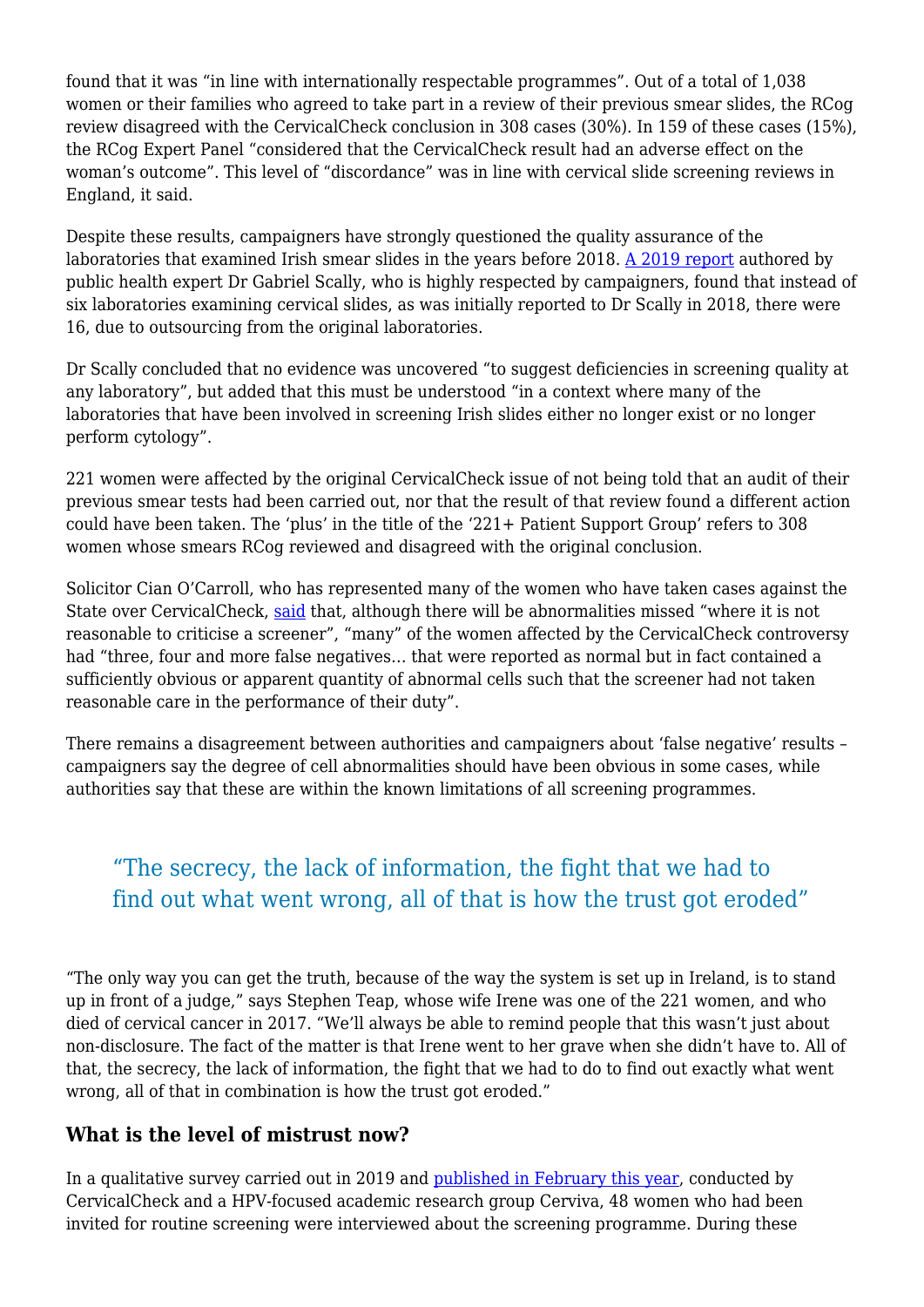interviews, all of the women "raised the screening controversy without prompting, some at the very start of the interview". "Many adequately screened women felt strongly that they had lost the 'peace of mind' and reassurance which they had associated with attendance in the past and had greatly valued," it said, adding that some also said they needed reassurance that the screening service is being "run right".

A 2021 public attitudes survey of 2,000 people was carried out by Core Research on behalf of the National Screening Service\*. In that survey, 782 women eligible for screening were asked how they felt about CervicalCheck, and 74% said they felt 'very' or 'quite' positive about the programme because they believed early detection of cancer saves lives (37% of those who felt positive towards it) or they said they had a good service or a positive past experience (26% of those who felt positive towards it).

Of the 12% who felt 'very' or 'quite' negatively towards CervicalCheck, 59% cited negative media coverage, while 25% said it was because of a fear of 'misdiagnosis'. 14% responded they were not sure how they felt.

On the surface, this coupled with a record 318,000 women attending for their smear tests last year indicates positivity towards CervicalCheck, and that trust is being won back.

# "What worries me is if women say 'Oh, well, she went for screening and she still got cancer' … people will say, 'Why would I bother?'"

"I'm still worried about mistrust," says Dr Nóirín Russell, who became Clinical Director of CervicalCheck after the controversy arose in August 2020, adding that "CervicalCheck is full of contrasts."

"In 2021 we had a massively busy year, we knew we were going to be busy, but it was 12% above what we thought it would be, somewhere in the region of 320,000 women attending for screening. But then you've got over 300 court cases lodged against the screening programme. I think it's really hard to work in the screening programme, especially at management level, and not worry about what those court cases mean for the screening programme.

"What worries me is if women say 'Oh, well, she went for screening and she still got cancer.' There is a real fear for me that that will turn the tide and people will start to say, 'Why would I bother?'"

"I'm concerned that we still have quite a negative perception," Fiona Murphy adds. And I suppose the concern is that it impacts on what women will do… What's important for us is that women come for screening, and that screening works.

"When people read about 'misdiagnosis' in the media, it kind of perpetuates the idea that it's a diagnostic test, and therefore, when it doesn't diagnose them they worry that that's a mistake. But also they become over reliant on that screening as a diagnostic test."

Dr Russell also cites a slight drop in population coverage for the CervicalCheck programme, down from reaching the target of 80% for the first time in August 2017 to [78.7%](https://www.thejournal.ie/cervicalcheck-report-5737863-Apr2022/) in March 2020.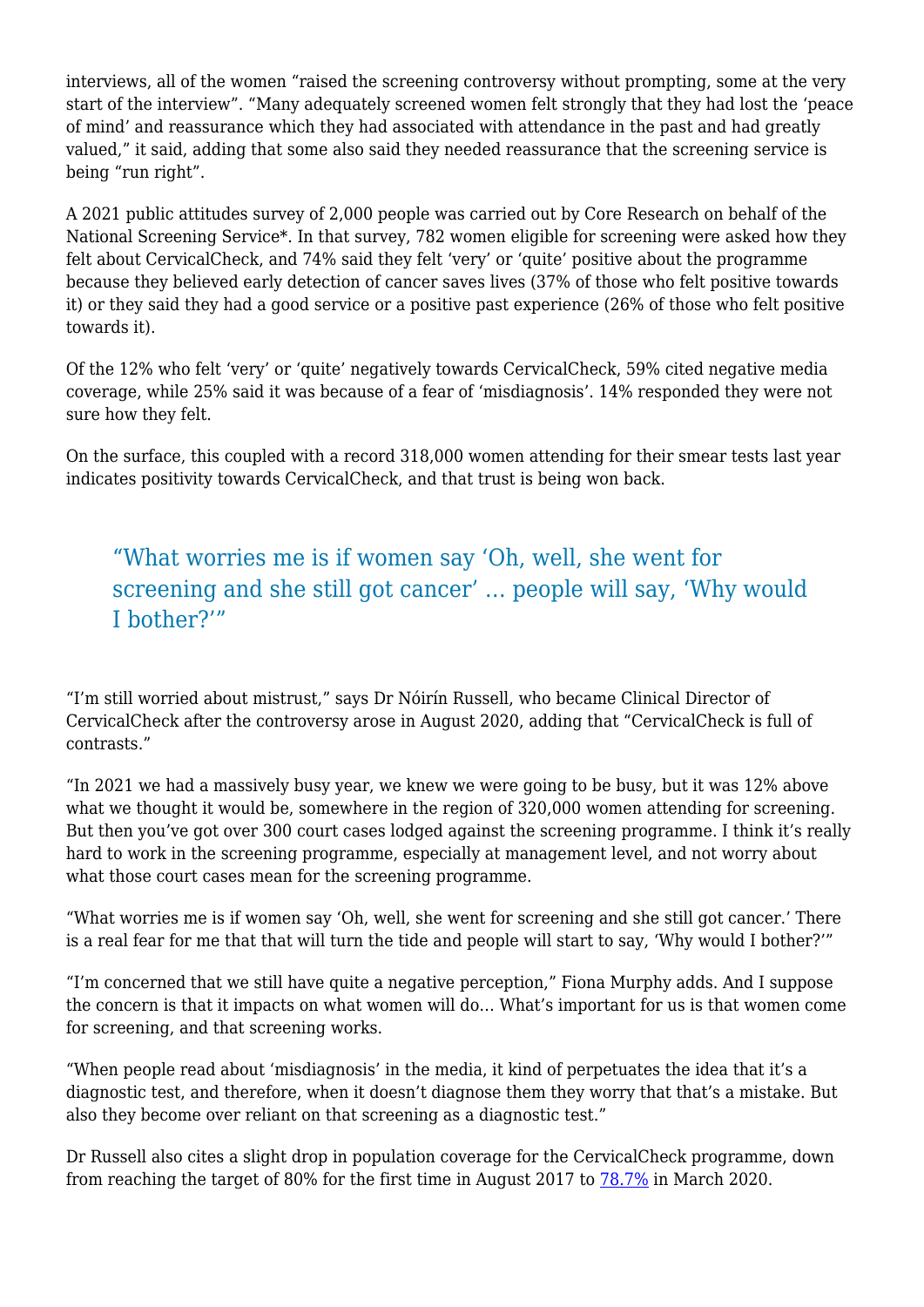### **Standards for cervical screening**

Dr David Ritchie is a Cancer Prevention Manager for the [Association of European Cancer Leagues](https://www.cancer.eu/) (ECL), an NGO network for European cancer societies, and a doctoral candidate at the University of Antwerp for research on evaluating informed decision-making for cancer screening participation in Europe.

"No one can say that screening is 100% accurate," Dr Ritchie says, due to the many variables involved, the progression of the cells, and because it's just "a snapshot in time".

"The goal of screening programmes overall is ultimately to reduce mortality or death. It should have an effect over time in reducing the progression of disease because cancer patients are being found at an earlier stage, and over time better outcomes are more likely."

When asked about cases where an abnormality is clearly present on a smear slide, and whether that counts as medically negligent, Dr Ritchie said that he doesn't have the legal expertise to comment on that. But, he adds: "To me, it does sound like something that's part and parcel of the limitations of this type of public health programme. It's dealing with things in a state of flux in early progression and the direction of progression, which can include regression in some cases, or not having any development that would cause problems is all possible."

In Dr Scally's 2019 report, he wrote that people who are affected by clinical errors in healthcare generally want three things: to be told the truth of what happened and why; for someone who was involved to apologise; and to be assured that this won't happen again to anyone else.

"If this can be achieved," Dr Scally wrote, "many people are satisfied and they are less likely to take legal action.

"The difficulty in screening cases is to provide assurance that it won't happen again. When millions of slides are being examined and human judgements made, it is inevitable that errors will occur."

## **The risk of overdiagnosis**

"Screening is like a sieve you would see in old movies about the gold rush where they are panning for gold," Dr Ritchie explains. "And basically what you're doing with screening, you make sure you don't let through too many people into the next phase because you want to only send people through that pathway who actually have an indication or likelihood of an early stage of cancer or precancerous lesion or whatever it may be. Because if you send too many people through, actually, you're causing even more harm itself and this is what leads to the major, major harm of screening: a potential for overdiagnosis and overtreatment. We have to get the balance right."

Guidelines [published by the WHO this year](https://www.euro.who.int/en/health-topics/noncommunicable-diseases/cancer/publications/2022/a-short-guide-to-cancer-screening.-increase-effectiveness,-maximize-benefits-and-minimize-harm-2022) warn of the potential harm of cancer screening in overtreating a person: either through a false positive result, or in the detection of a cancer that would not h[a](https://www.cancerresearchuk.org/about-cancer/breast-cancer/getting-diagnosed/screening/screening-2012-review#:~:text=In%20England%20the%20programme%20is,your%20local%20breast%20screening%20unit.)rm the individual during their lifetime. Dr Ritchie said that, 10 years ago, there was a [review of the NHS's Breast Screening Programme,](https://www.cancerresearchuk.org/about-cancer/breast-cancer/getting-diagnosed/screening/screening-2012-review#:~:text=In%20England%20the%20programme%20is,your%20local%20breast%20screening%20unit.) which had "the opposite issue" to Ireland's cervical screening programme – women were concerned that they were being screened for cancer too often when they were not at-risk.

"So after that, they looked again at the booklets and decision tools and how to present the information about the inherent risks as well as the limitations of the programme – overdiagnosis, but also very small chance of false negatives." "It's very difficult to condense it and still remain accurate and truthful," he said.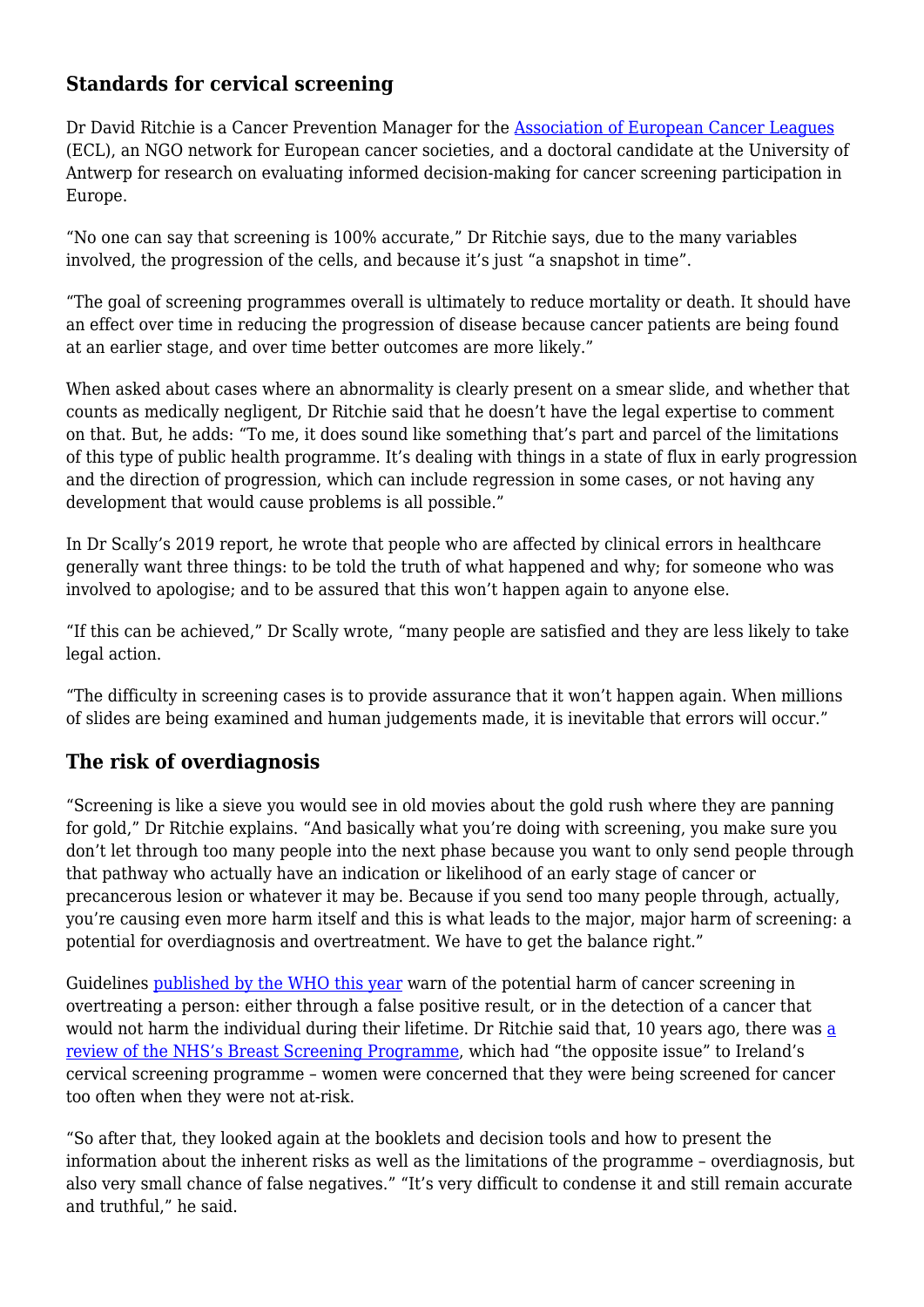Dr Ritchie said that once a screening service stops having an impact on the number of people dying of cancer, and if it's not reducing the number of cancers at an advanced stage, "this is a real problem" and is when the negatives of cancer screening may outweigh the benefits.

# From 2010 to 2016, incidence of invasive cervical cancers dropped 5.3% per year, which is attributed to CervicalCheck screening

Since the National Cervical Screening Programme was established in Ireland in 2008, 74,517 cases of high-grade cell changes, 66,432 cases of low-grade cell changes and 1,727 cancers have been detected. This represents half of all cervical cancers diagnosed in Ireland over this period, according to CervicalCheck and the National Cancer Registry of Ireland.

Around 6,400 women are treated each year for high-grade abnormalities, representing women who could have developed cervical cancer if they had not been treated. After a significant increase in the incidence of invasive cervical cancers from 1994–2010, from 2010 to 2016, there was a drop of 5.3% per year, which [a 2020 HSE report on interval cancers](https://www2.hse.ie/file-library/cervical-screening/interval-cancer-report-cervicalcheck.pdf) said "is attributable" to population-based screening through CervicalCheck. The report also found that the age-standardised mortality rate for cervical cancer shows a trend to reduce mortality.

From 2015 to 2017, there was an average of 264 cervical cancer cases per year in Ireland, of which around 160 women a year were diagnosed via the CervicalCheck programme – around 60% of all diagnoses.

#### **Providing information is key**

Prominent campaigner Lorraine Walsh, who was diagnosed with cervical cancer aged 34 and is a founding member of the 221+ Patient Group, acknowledged, that though she would find it hard to trust her smear results, "a lot of good" has come from the programme, and it has saved a lot of lives.

"I do believe that we have a better system than we had then. Have we an excellent system? I'm not so sure," she says. On where to improve further, Walsh adds: "To me, it's all about education, it's all about understanding, and it's about making that available freely."

The Core Research survey of 2,000 people carried out by the HSE indicates that there are low levels of knowledge about screening among the general public: 74% said they believe cervical screening is a diagnostic test, and 59% of respondents were not confident in spotting cervical cancer symptoms. 21% thought they did not need to worry about developing cervical cancer if they went for regular screening.

When Dr Russell is asked about communication, she says "that's the bit we know we can really work on", and adds that they have learned that "not everyone has the same communication need".

Better graphics and visual aids are being developed to help explain what screening is, she says. "If someone wants more detail, we'll say 'here's where you go', if you want the scientific papers 'here's where you go', but not blasting everybody with everything, because not everybody wants everything thrown at them immediately. They want to know it's there, and want to know the information is right."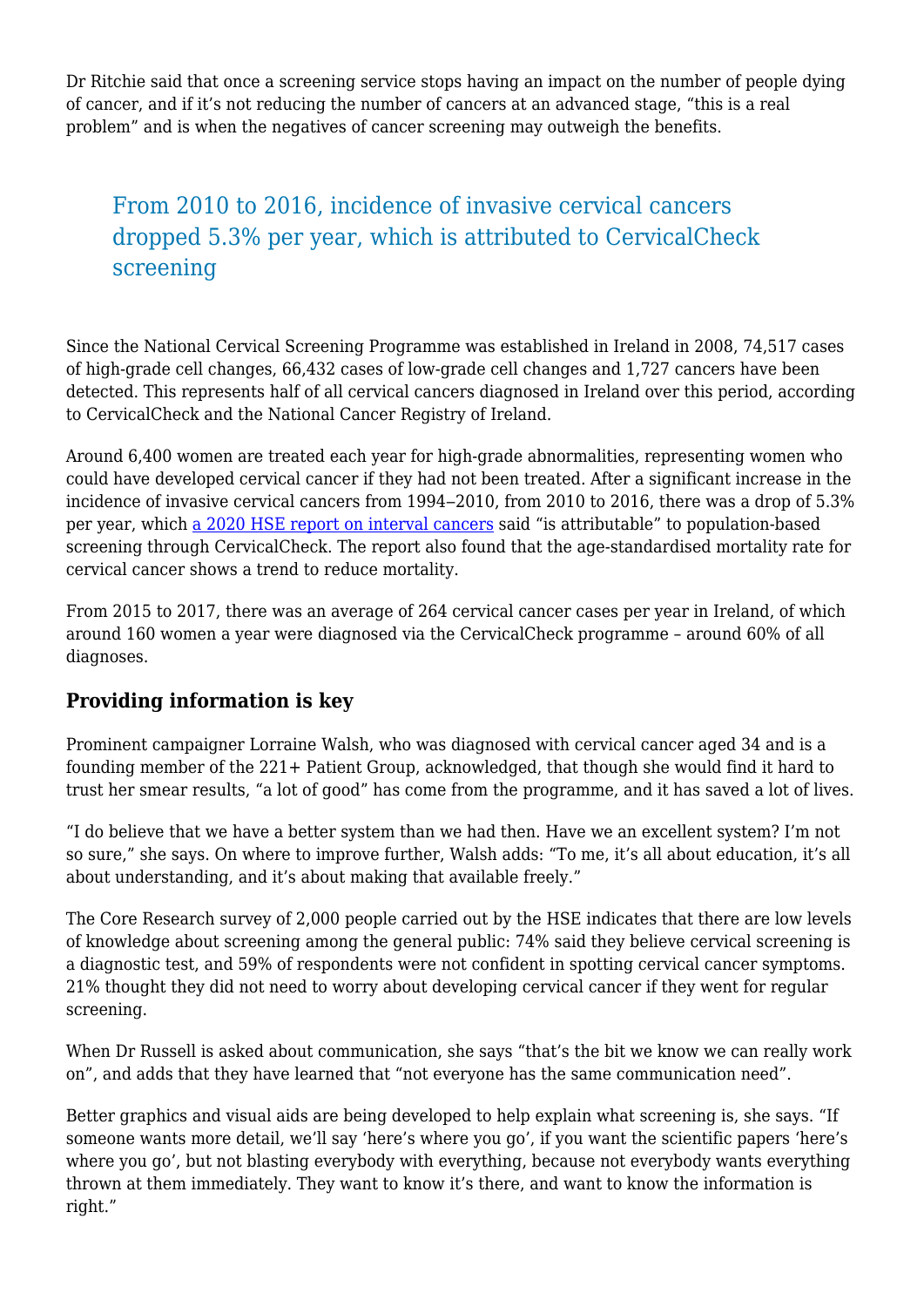Other work is ongoing to build trust, she adds: holding regular Zoom webinars with GPs and practice nurses; sending out a newsletter to stakeholders with reminders and informing them of any changes in the programme; holding webinars and meetings with gynaecologists; launching a new CervicalCheck website later this year, which will be easier to navigate and to find information on; and sending out tailored information to health journalists.

Work is also ongoing to set up a national laboratory for Ireland that is expected to open most likely in August this year. It will examine the majority of, but not all, Irish cervical smear slides, meaning the programme will shift from issuing tenders for laboratories to apply for.

# We're going to be super transparent and you're going to hear about all of our incidents and about how it's going to be sorted

Dr Russell also spoke about a new approach being taken when things do go wrong, such as when [almost 200 cervical smear samples expired](https://www.thejournal.ie/hpv-screening-5499396-Jul2021/) in the spring of 2021 due to a huge increase in the number of women coming forward for smear tests.

"For the first time since I've taken over the job, there was a kind of calmness, that it was like, okay, incidents happen in healthcare. And in CervicalCheck we're going to be super open, super transparent and you're going to hear about all of our incidents and you're going to hear about what the plan is and how it's going to be sorted. I think that builds trust."

When asked whether they can rebuild and maintain trust in CervicalCheck, NSS chief Fiona Murphy says: "I am concerned that I think that negative perception will last for a very long time. It's a hard thing to turn away. But what we can do in the meantime, is to make sure that people's experience is good, and try to be more public and present about telling people that actually the service is very good, it's very well run, you're better off coming even if you're worried about coming.

"But also, be more honest about what screening is and it isn't – that's probably our biggest gap right now."

Murphy adds that in the first few years of the CervicalCheck programme, it was said "in small print almost, that screening doesn't find every cancer, but in an effort to encourage people to come forward, that tended to be downplayed."

#### **Patient advice is 'like gold dust'**

The patient–public panel has been called "gold dust" by CervicalCheck staff in building trust and confidence back among the public. One of their patient representatives is Grace Rattigan. After years of encouraging women to attend for their smears after her mother Catherine died of cervical cancer, in 2018 Grace found out that her mother was among the 221+ women affected by the CervicalCheck controversy.

"I was a bit lost," she says, of when the controversy first broke. "I knew how important screening was, but it felt very difficult to be constantly on social media saying 'Go for screening' when this was happening. It's so conflicting."

She was later invited to be part of the patient group to oversee the implementation of the 170 recommendations arising from the Dr Scally's report, which she said gave her a chance to provide